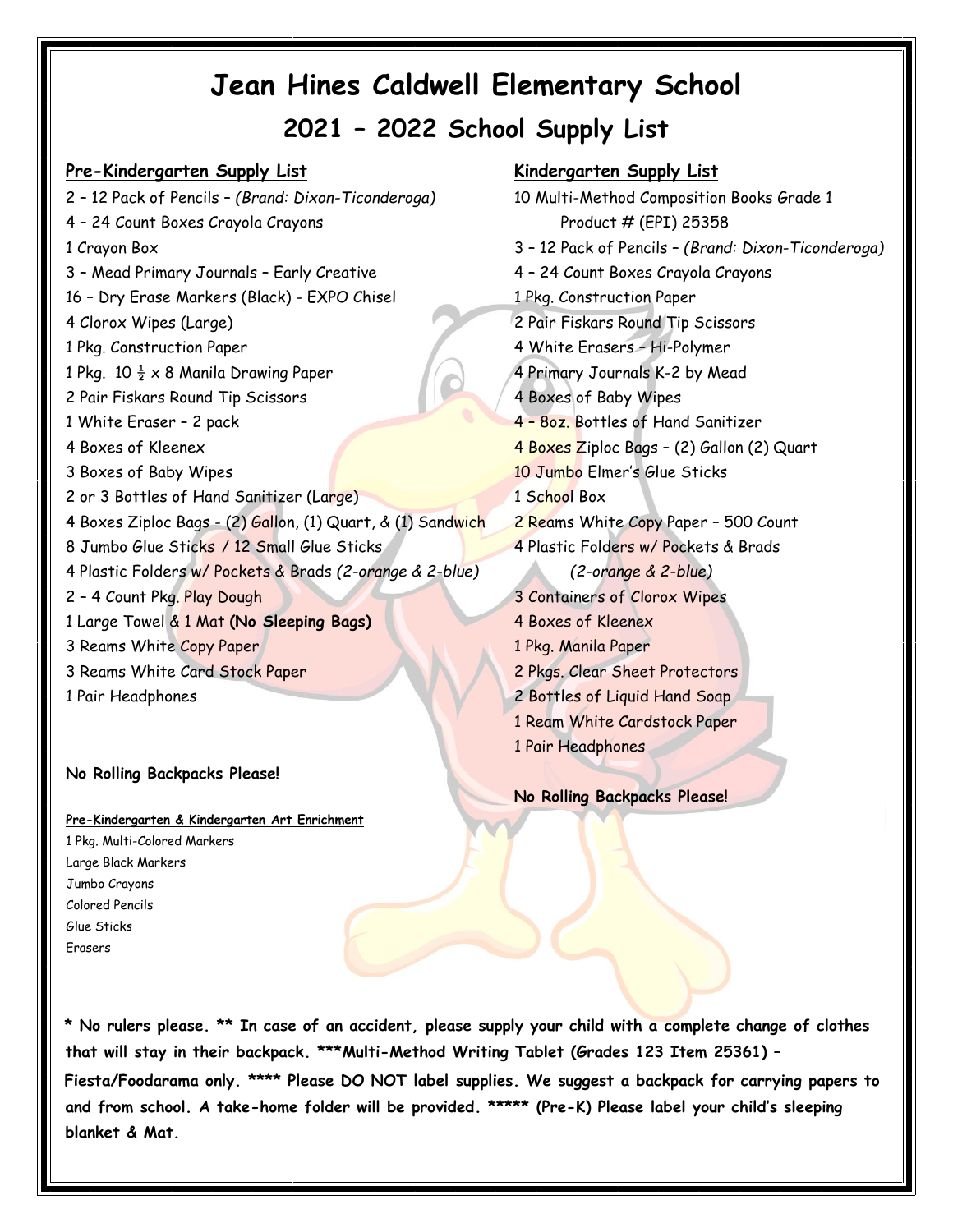2 - Composition Books (Journals) 4 Pocket Folders – *(2-red & 2-blue)* 3 - Primary Ruled Composition Books 1 Pkg. Baby Wipes 8 - White Hi Polymer Erasers and the state of the 1 Large Bottle Hand Sanitizer 3 - Boxes Facial Tissue, 100 Count 1 Wide Rule Journal (Black & White) 2 – Multi-Method Composition Books Grade 1 3 Primary Journals (Black & White) 2 - 8 oz. Bottles Hand Sanitizer **NO MECHANICALS** 4 – 24 Count Boxes of Crayola Crayons6 – Large Erasers (4 Pink & 2 White Gum) 8 Pkgs. 3 Count Glue Sticks2 Bottles Elmer's Liquid Glue 2 - Reams White Copy Paper 1 Pkg. Cap Erasers 2 Pkgs. Colored Pencils12 Glue Sticks 30 - #2 Pencils - *(Brand: Dixon-Ticonderoga)* 1 Pair Blunt Scissors 1 Pair – 5" Blunt Scissors 1 – 1" Clear View Binder (White Only) 1 School Box 2 – Reams White Copy Paper – 500 Count 2 Baby Wipes, 100 Count 3 – 24 Count Boxes of Crayons 1 Box – Ziploc Snack Bags, 50 Count 3 Pkgs. Red Checking Pencils 1 Box – Ziploc Gallon Bags, 50 Count 1 Pkg. Index Cards 6 – Two Pocket Plastic Folders w/ Brads *(1-Blue, 1-Red,* 1 – Pkg. Sheet Protectors  *1-Yellow)* 2 Boxes Kleenex Tissue 2 Containers of Clorox Wipes 1 Pkg. Colored Construction Paper 1 Pair Headphones 1 Container Clorox Wipes

## **No Rolling Backpacks Please! No Rolling Backpacks Please!**

## **1 st Grade Art Enrichment 2**

Large Black Markers Large Black Markers Crayons Crayons Colored Pencils Colored Pencils Glue Sticks Glue Sticks Erasers Erasers

**First Grade Supply List Second Grade & Life Skills Supply List** Product # (EPI) 253584 Pkgs. #2 Pencils, 24 Count (Brand: Dixon-Ticonderoga) 3 Bottles Liquid Hand Soap 1 Vinyl or Fabric Bag w/ Zipper **(NO BOXES PLEASE)** 1 Bottle Liquid Hand Soap 1 Box Ziploc Bags – Gallon or Quart 1 Pair Headphones / Earbuds

## **nd Grade Art Enrichment**

1 Pkg. Multi-Colored Markers 1 Pkg. Multi-Colored Markers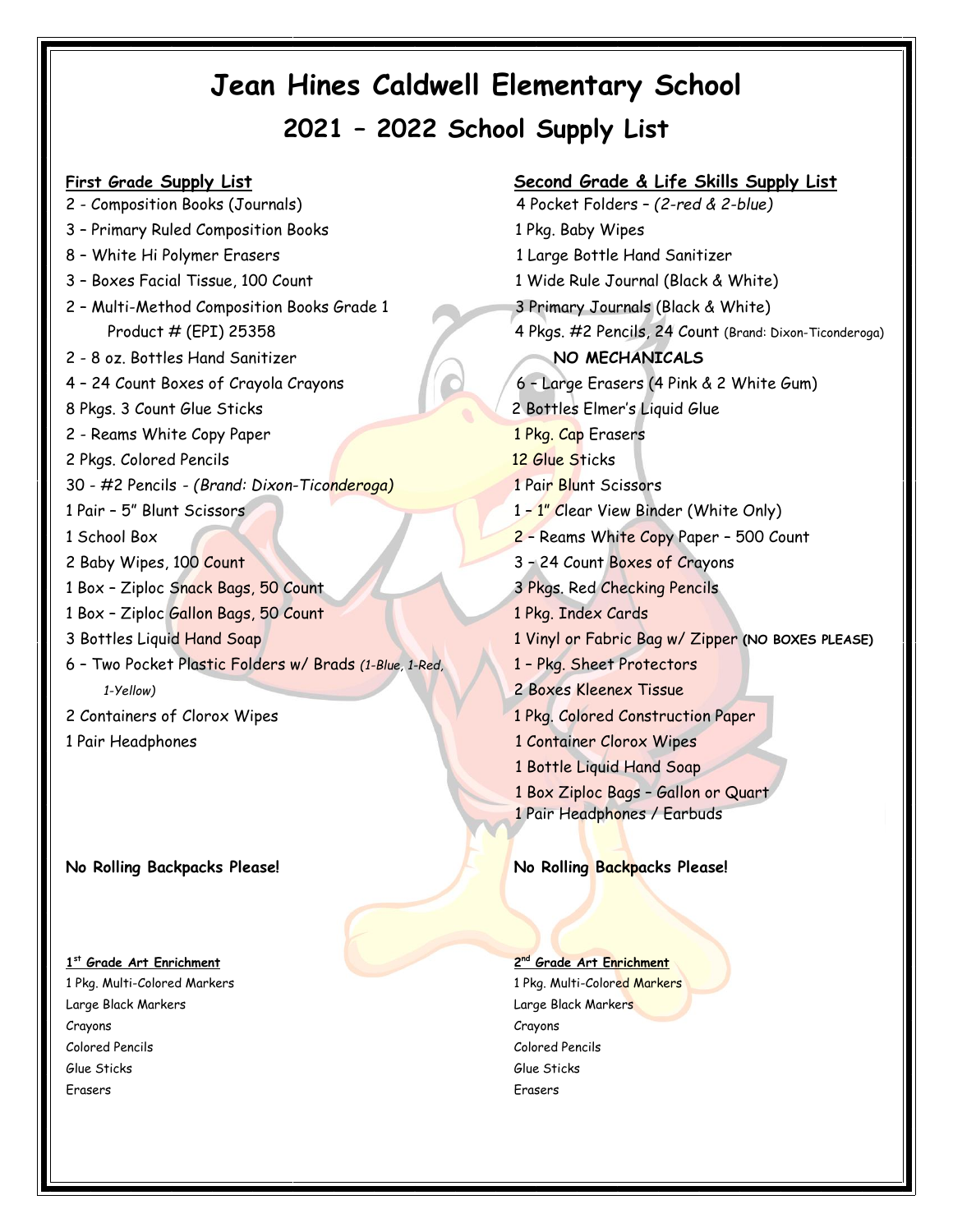3 Pkgs. #2 Pencils – 24 Count – **NO MECHANICALS** *purple, & orange – one of each)* 2 – Red Checking Pens or Pencils 4 – Reams Copy Paper 1 Box – 24 Count Color Pencils 2 Pkgs. **WIDE RULED** Filler Paper 8 - Large Pink Bevel Erasers 1 Pair Fiskars Pointed Tip Scissors 12 – Elmer's Glue Sticks 2 Pkgs. – 1 Centimeter Graph Paper 1 - Ruler 1 – 2<sup>"</sup> Binder 1 Large Bottle Hand Sanitizer 1 Protractor 2 Highlighters (no dark colors) 2 1 Plastic Ruler (Inch & Centimeter) 2 Pkgs. Dry Erase Markers - colored 2 Boxes Washable Markers 1 Pkg. Black Dry Erase Markers 3 Boxes Kleenex Tissues 1 Box Quart or Gallon Size Ziploc Bags Colorful Post-It Notes 1 Pkg. Graph Paper 3 Black & White Journals 1 Container of Clorox or Clean-Up Wipes 4 Boxes Kleenex Tissue 3 – Two-Pocket Folders w/ Brads – *(1-yellow,* 1 Pkg. Sheet Protectors  *1-Orange, & 1-Blue)* No Black 1 Pkg. Dividers 1 Pkg. Color Post-It Notes 1 Vinyl Zip Pouch **(NO BOXES PLEASE)** 1 Pair Earbuds 2 - Boxes Ziploc Bags (1 Gallon & 1 Quart)

## **3 rd Grade Art Enrichment 4**

Large Black Markers Erasers Large Black Markers Erasers Crayons Box of Dry Paints Crayons Box of Dry Paints Colored Pencils Colored Pencils

## **Third Grade Supply List Fourth Grade Supply List**

4 – Reams White Copy Paper – 500 Count 6 Pocket Folders w/Brads – *(red, yellow, blue, green,* 1 Pkg. Multi-Color Index Cards 6 - Dozen #2 Pencils **(72 total - No Mechanical Pencils)** 4 – Red Ink Pens & 4 – Black Ink Pens 1 – 24 Count Box of Crayons 1 Pair Headphones / Earbuds 8 – Glue Sticks 2 Bottles Elmer's Liquid Glue 6 - Pink Bevel Erasers 2 - Boxes Colored Pencils 3 – Black & White Journal Composition Notebooks 1 Pair Fiskars Pointed Tip Scissors 3 Containers Clorox Wipes 2 Large Bottles Hand Sanitizer 2 Bottles Liquid Hand Soap 1 Pocket Dictionary w/ Thesaurus 2 Magazines **No Rolling Backpacks Please! No Rolling Backpacks Please!**

# **th Grade Art Enrichment**

1 Pkg. Multi-Colored Markers Glue Sticks 1 Pkg. Multi-Colored Markers Glue Sticks